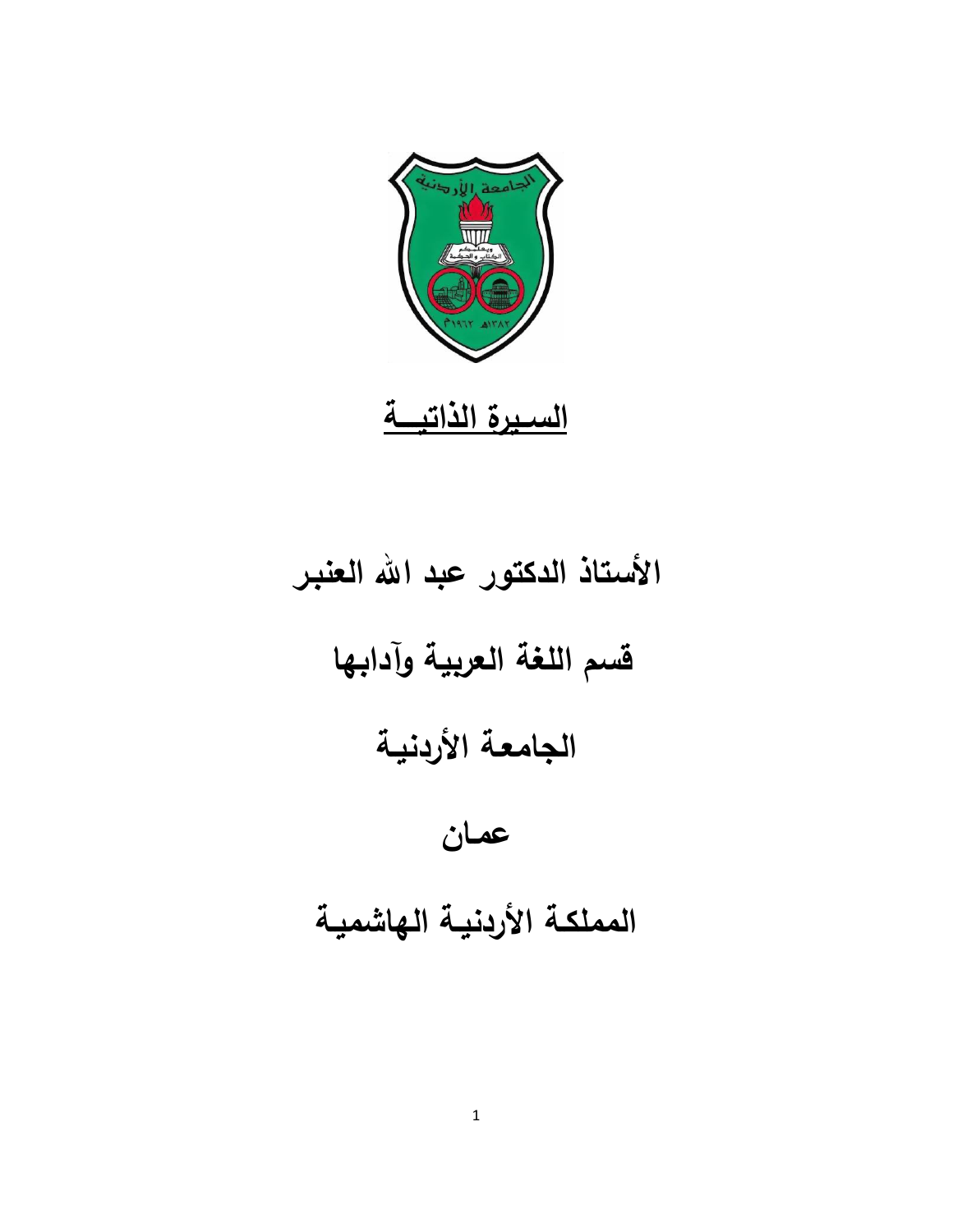يرة الذاتيه

الاسع : عبد الله نايف العنبر .

مكان وتاريخ الولادة : إربد/1959.

ا**لعنوان** : قسم اللغة العربية وآدابها/ كلية الآداب – الجامعة الأردنية.

أولاً: الحباة العلمية

- المؤهلات العلمية:
- 1. دكتوارة في اللغة العربية وآدابها/ التخصص الدقيق: النحو وعلم اللسان الحديث، الجامعة الأردنية 1991م.
- 2. ماجستير في اللغة العربية وأدابها/ التخصص الدقيق: النحو وعلم اللسان الحديث، جامعة اليرموك 1986م.
	- 3. دبلوم النزبية وعلم النفس جامعة اليرموك 1982.
	- 4. بكالوريوس في اللغة العربية وأدابها جامعة اليرموك 1982م.
		- الرتبة الأكاديمية : أستاذ في قسم اللغة العربية وآدابها .
	- الأنشطة والاهتمامات: النفد والفلسفة والثقافة العالمية والسياسة .

ثانياً: المناصب الأكاديمية:

3. مساعد عميد كلية الآداب في الجامعة الأردنية لمدة خمس سنوات اعتباراً من 1996–  $.2003 - 2000, 1998$ 

4. التعليم الثانوي في (وزارة التربية والتعليم) لمدة عشر سنوات (1/9/2/9/7-1982).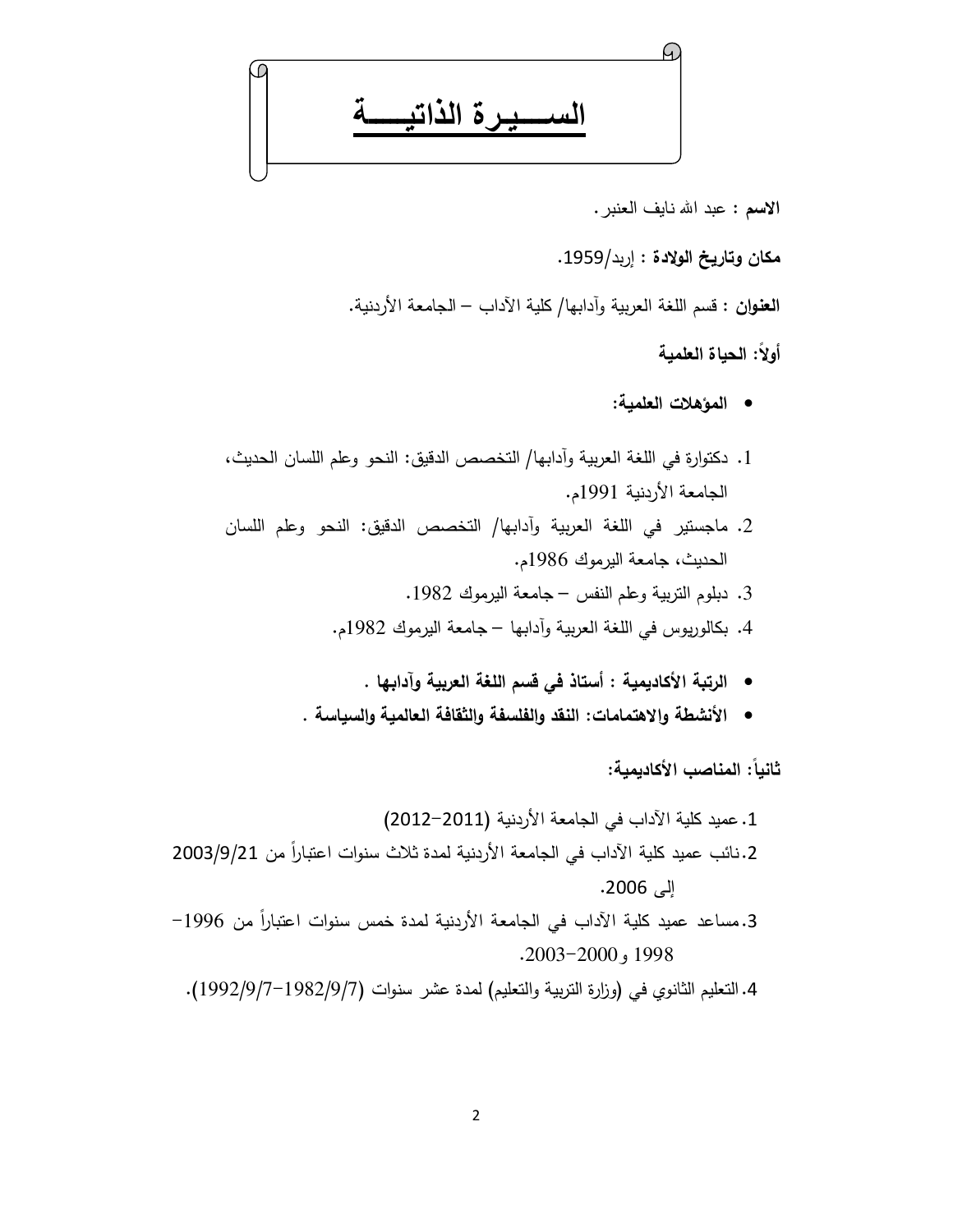ثالثاً: الرتب الأكاديمية:

| مكانها/ | الجامعة التي     |       |       | تاريخ  | الرتبة      |
|---------|------------------|-------|-------|--------|-------------|
| البلد   | منحته الرتبة     |       |       | الحصول | الأكاديمية  |
|         |                  |       |       | عليها  |             |
|         |                  | السنة | الشهر | اليوم  |             |
| عمان    | الجامعة الأردنية | 1992  | 8     | 10     | محاضرمتفرغ  |
| عمان    | الجامعة الأردنية | 1993  | 7     | 25     | أستاذ مساعد |
| عمان    | الجامعة الأردنية | 1998  | 9     | 6      | أستاذ مشارك |
|         |                  |       |       |        | فئة(ب)      |
| عمان    | الجامعة الأردنية | 2003  | 11    | 12     | أستاذ مشارك |
|         |                  |       |       |        | فئة(أ)      |
| عمان    | الجامعة الأردنية | 2010  | 5     | 3      | أستاذ       |

رابعاً: الأبحاث المنشورة:

- 1. نفاعل اللفظ عند العرب في ضوء التماسك النصبي، 1995.
- 2. التراسل بين ترتيب المعاني في النفس وتشكيل بنية النص، 1996.
- 3. نظرية العامل عند النحاة العرب نحو منهج بنائي يتوخى النحو والدلالة في اكتناه النظام اللغوى، 1997.
	- 4. علامة الإعراب: مقاربة بنائية بين تحولات المعنى وتشكيل النص، 1998 .
- 5. عاصفة العولمة ومرايا العوربة نحو منهج بنائي لوعي علاقة الأنا بالآخر ، نشر في كتاب صدر عن الجامعة الأردنية ،عنوانه: (العلاقات العربية الأمريكية نحو مستقبل مشرق) عمان وهو بحث قدم للمؤتمر الثاني الذي عقد في الفترة الواقعة 10-2000/4/12، بعنوان : (العلاقات العربية الأمريكية نحو مستقبل مشرق)، وذلك في رحاب الجامعة الأردنية.
- 6. نظرية النص بين تضاريس الاحتجاب واكتناه المناهج اللسانية لعالم الغياب، .2000
- 7. إعادة أسئلة الخطاب العربي المعاصر بين مرايا النراث وتجليات العولمة ، نشر في كتاب خاص صدر عن الجامعة الأردنية عنوانه : (العلاقات العربية الآسيوية نحو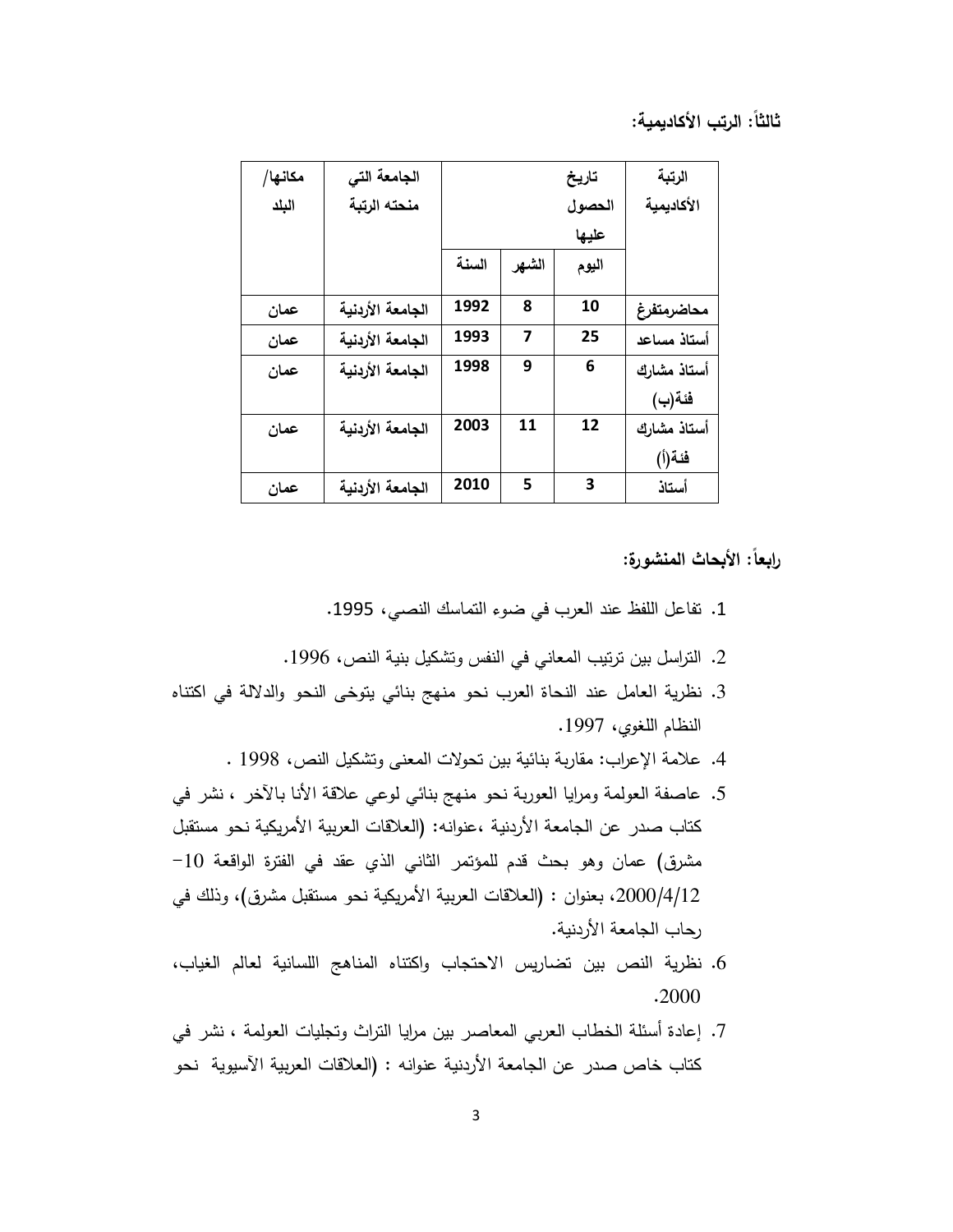مستقبل مشرق) عمان،( وهو بحث قدم لمؤتمر العلاقات العربية الأسيوية نحو مستقبل مشرق ) 2003.

- 8. نظرية النحو الجرجاني مقاربة بنائية لاكتناه العلاقة بين تحولات البنية وتشكيلها الدلالي، 2002.
- 9. نظرية التشكيل الدلالي للكلمة في ضوء أوهاج السياق والإبلاغية والأسلوبية، .2004
	- 10. النحو مفتاح بياني لاكتناه عالم التخفي النصبي عبر مرايا التجلي، 2005.
- النظرية الدلالية : مقاربة بنائية لإنتاج الدلالة بين مرايا المبنى وتجليات المعنى،  $\overline{\phantom{0}}$ .11 .2006
- النظرية الأسلوبية : مقاربة بنائية لاكتناه النماسك النصبي وفرادة التشكيل،  $.12$ .2007
	- النظرية البنائية وقراءة النص الأدبي، 2008.  $.13$
	- نظرية التوليد والتحويل بين القدرة الكامنة والأداء اللغوى، 2008.  $\cdot$ 14
	- التراث والحداثة : مقاربة بنائية بين مرايا الذات والآخر ، 2009.  $.15$ 
		- المناهج النقدية والنظريات النصية، 2010.  $.16$

خامساً: المقالات المنشورة:

- 1. خطاب الهيكلة في الجامعة الأردنية بين واقع الحال وتجليات المثال ، جريدة الدستور، 12 أيار ،1997.
- 2. الخطاب الثاني للهيكلة في الجامعة الأردنية بين واقع الحال وتجليات المثال جريدة الدستور ، 1 / تموز ، 1998.
- 3. برنامج الاتجاه المعاكس بين الأيدلوجيا والديمقراطية، جريدة الدستور،  $.1998/11/9$
- 4. النظام العالمي الجديد بين جدلية الخفاء ومرايا التجلي، جريدة الرأي، .1998/12/19
- 5. ريادية الخطاب الأردني نحو منهج لفهم الذات والآخر بجريدة الرأي  $.1998/12/31$ 
	- 6. عودة القائد إلى عرين المجد الهاشمي، جريدة الرأي 1998/1/20.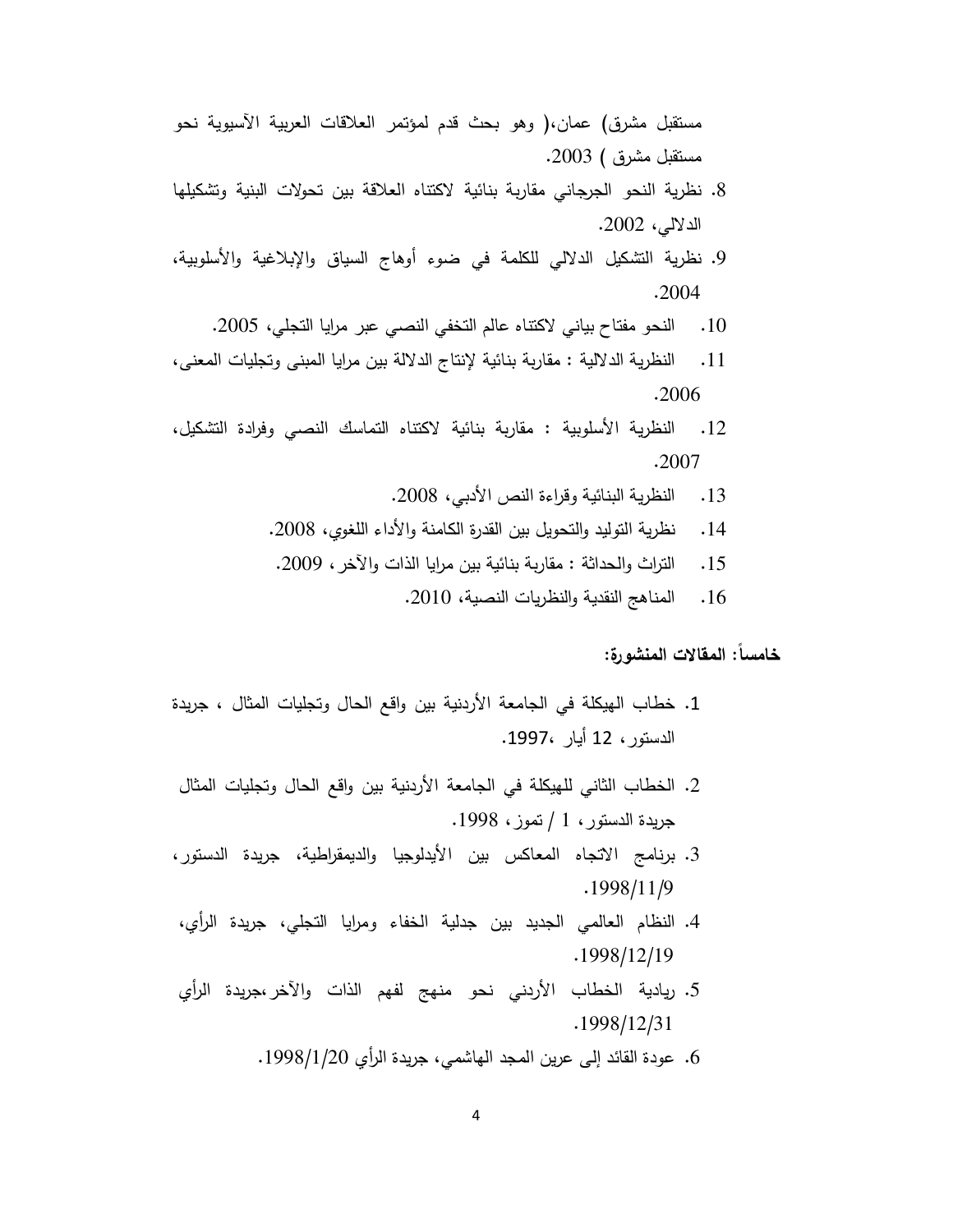- 7. شجرة المجد الـهاشمية نودع القائد ونعقد العزم علـى نطبيق منهجه، جريدة الرأى، 2/12/1999.
- 8. تماسك الأردنيين والتفافهم حول دوحة المجد الهاشمية (مرايا نعبر عن صدق الولاء وتجليات الانتماء) جريدة الرأي ، 22/2/ 1999.
- 9. المراجعة الشاملة خطاب أردني لمواكبة أسئلة الواقع واستشراف لمطالب القرن الحادي والعشرين، جريدة الرأي 1999/3/16.

10–الهيكلة في الجامعة الأربنية، جريدة الرأي 4/4/1999.

11–خطاب جلالة الملك عبد الله الثاني بين الأنظار البنائية والمرايا الأسلوبية، جريدة الرأي، 1999/11/8.

12–عاصفة العولمة ومرايا العوربة ، جريدة الرأي، 1999/11/10. 13-خطاب العولمة وعولمة الخطاب ، جريدة الدستور ، 2000/4/9. 14–عاصفة العولمة وعاصمة العوربة ، جريدة الدستور ، 2000/4/30. 15–خطاب جلالة الملك عبد الله الثاني استشراف لتحديات العولمة بين واقع الحال وتجليات المثال ، جريدة الدستور ، 2000/5/5. 16–عبد الاستقلال استشراف لموقع الأمة في ضوءِ التحولات الحضارية جريدة  $.2000/5/27$  الدستور ، 17–عيد ميلاد جلالة الملك عبد الله الثاني استشراف لموقع الأمة وتجديد مسيرة الوفاء، جريدة الدستور ، 2001/1/30. 18–الذكرى الأولى ليوم الوداع العظيم لزعيم القرن العشرين جلالة الملك الحسين بن طلال، جريدة الدستور ، 13 شباط، 2000. 19–سباق الانتخابات بين باراك وشارون قراءة للمرجعيات ومواكبة للتحولات، جريدة الرأي، 2001/*2/*06. 20-مؤتمر القمة إعادة بناء أسئلة الخطاب العربي، جريدة الرأى،  $.2001/3/28$ 21–الخطاب الثقافي العربي المعاصر بين مرايا النراث ونجليات العولمة، المجلة الثقافية، عدد 54،55، آذار ، 2002.

22-خطاب جلالة الملك عبد الله الثاني ومواجهة التحديات الراهنة ، مجلة الأقصبي، عدد (971)، الأول من نيسان، 2003.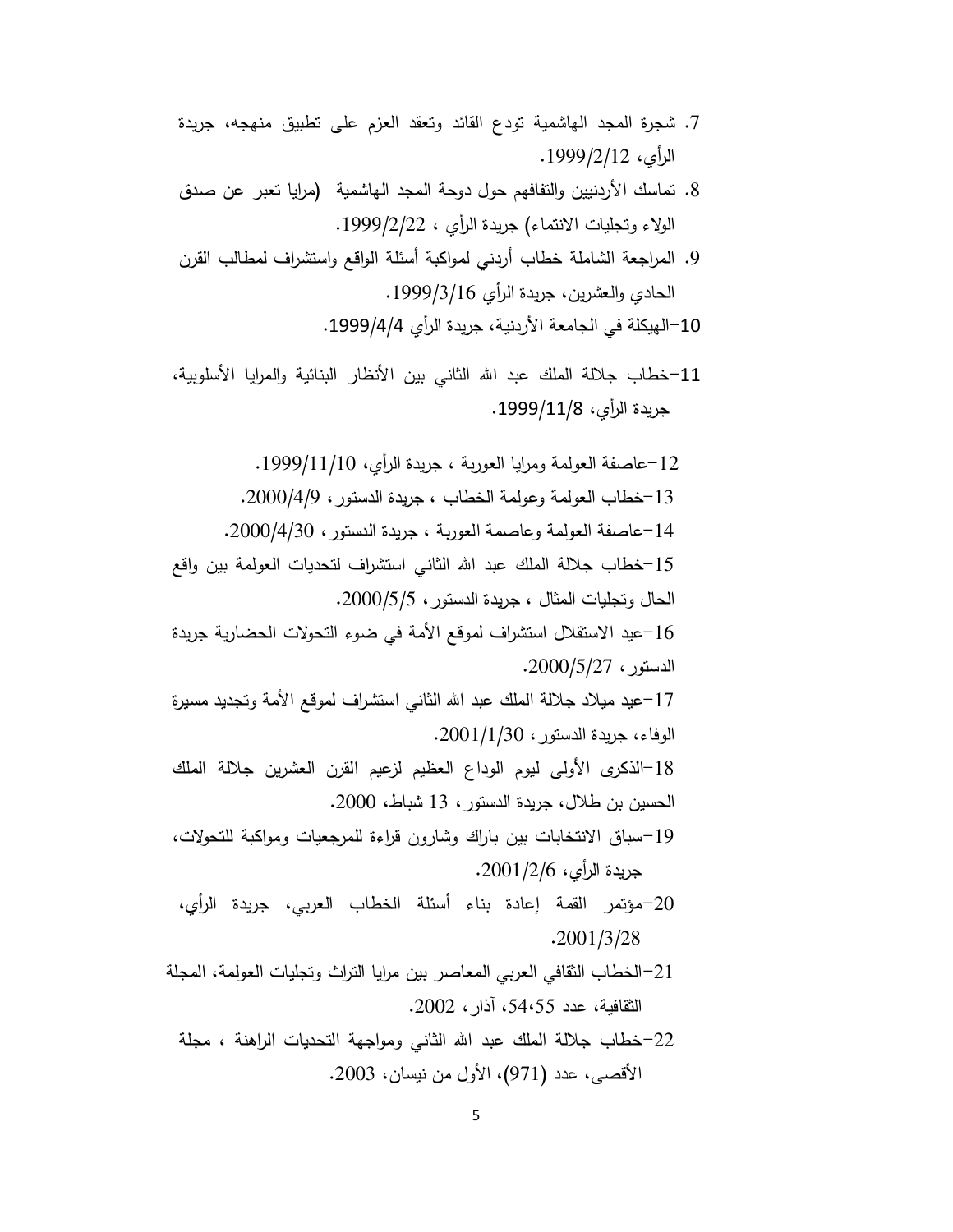- 23–عولمة الاقتصاد واقتصاد العولمة، جريدة الدستور، 17 كانون أول .2004
- 24–المراجعة الشاملة وخطاب العولمة، جريدة الدستور، 24 كانون أول، .2004
- 25–عيد ميلاد جلالة الملك عبد الله الثانبي والأردن أولا (مرايا نعبر عن صدق الولاء وتجليات الانتماء) مجلة الدفاع المدنى، عدد 47، نيسان 2004.
- 26–عيد الاستقلال والثورة العربية والأردن أولا: مشروع نـهضـوي لبناء الأردن المعاصر ، مجلة الدفاع المدنى، عدد 48، نموز 2004.
- 27–الأردن أولا: (استشراف لموقع الذات في ضوء التحولات الحضارية) مجلة الدفاع المدني، كانون الثاني 2004.
- 28–جولات جلالة الملك عبد الله الثاني بن الحسين نؤسس لمنهج بنائي للعمل العربي المشترك، جريدة الدستور ، كانون الثاني، 2005.
- 29–دور نادي أبناء الثورة العربية الكبرى في النتمية السياسية، جريدة الدستور، 16 آذار،2005.
- 30–الجامعة الأردنية نقلة نوعية في نشكيل الفكر الجامعي، الدستور 13 نبسان، 2005.
- 31–ريادية الجامعة الأردنية في تطبيق معايير الجودة الشاملة لمواجهة تحديات العولمة، الدستور ، 19 نيسان 2005.

32-خطاب جلالة الملك عبد الله الثاني بن الحسين نحو منهج ريادي في النهوض الحضاري ، جريدة الدستور 11 نموز 2005.

33–لا نرهبنا سهام الظلم والإرهاب . جريدة الرأي، 26 نشرين الثانبي 2005.

34– الخطاب الهاشمي منهج في النهوض الحضاري جريدة الدستور 2009./4/23

35– جولات جلالة الملك عبد الله الثاني نحو مستقبل مشرق جريدة الدستور 2009./9/29

36– الخطاب السياسي الأردني ومواجهة التحديات الراهنة، وكالة عمون الإخبارية 2011/2/16.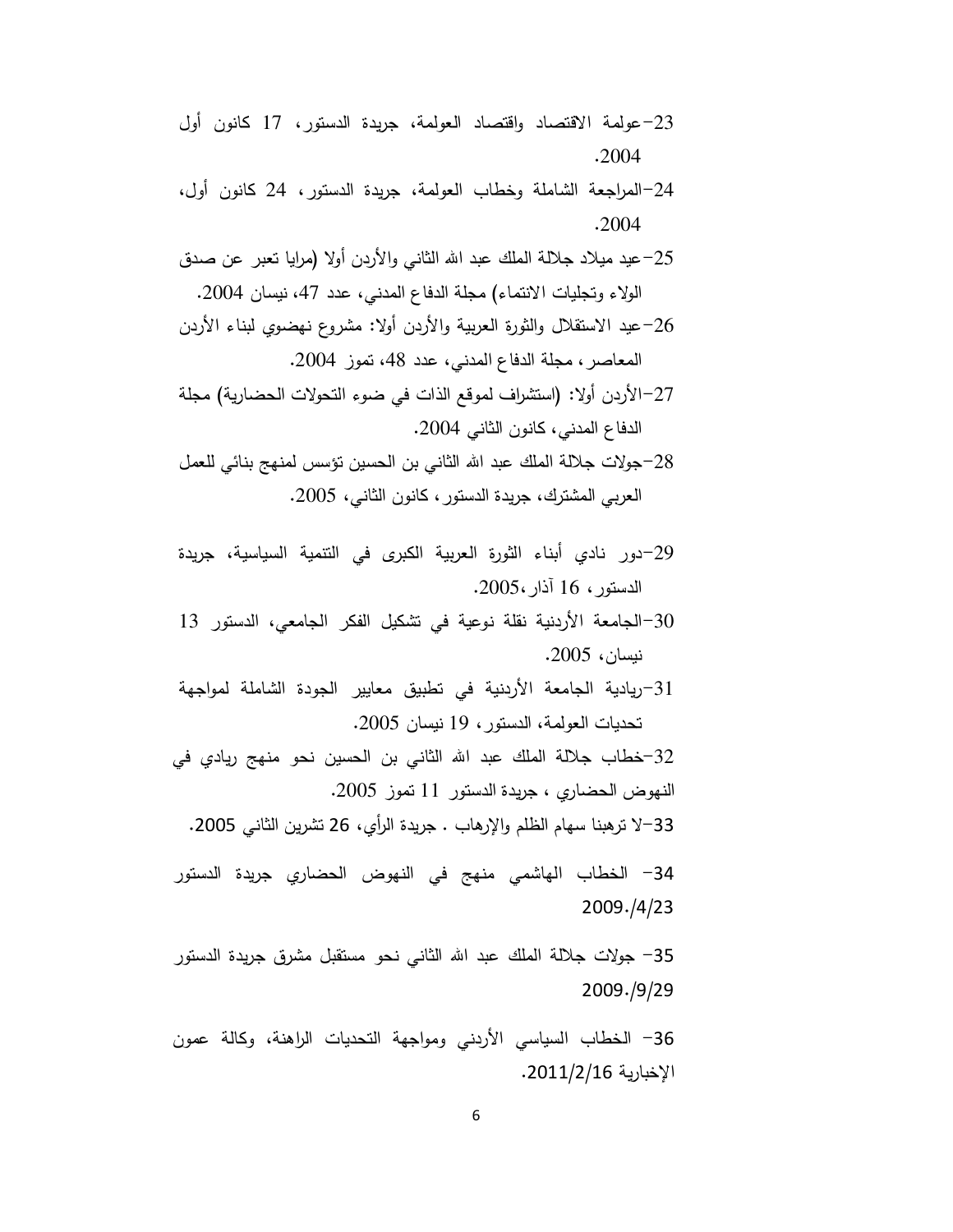37– الإصلاح وفق رؤية جلالة الملك عبد الله الثانبي، مجلة الأقصبي العدد 1067، ( 1 أيار 2011).

38– الأردن ومجلس التعاون الخليجي، وكالة عمون الإخبارية، 2011/5/16.

39-عيد الاستقلال بين الإصلاح والنهوض الحضاري، مجلة الأقصى العدد 1068، (1 حزيران 2011).

40– خطاب جلالة الملك عبد الله الثاني والإصلاح السياسي، مجلة الأقصىي العدد 1069، (1 نموز 2011).

41– قراءة التجليات المنيرة في كتاب جلالة الملك عبد الله الثاني (فرصتنا الأخيرة)، وكالة عمون الإخبارية، 2011/7/11.

42– الجامعة الأردنية نقلة نوعية في تشكيل الفكر الجامعي المعاصر، وكالة عمون الإخبارية، 2011/10/9.

43– قراءات في كتاب التكليف السامي لدولة عون الخصاونة، وكالة عمون الإخبارية، 2011/10/22.

44–جلالة الملك عبدالله الثانبي يشكل خارطة الإصلاح السياسي، وكالة عمون الإخبارية، 30/11/10/30.

45– هيكلة الجامعة الأردنية: نقلة نوعية نحو نشكيل جامعة عالمية، وكالة عمون الإخبارية، 2012/5/6.

46– الجامعة الأردنية وتعزيز دور الشباب في النتمية السياسية، وكالة عمون الإخبارية، 2012/8/11.

47– الخروج من الأزمة، وكالة عمون الإخبارية، 2012/11/21.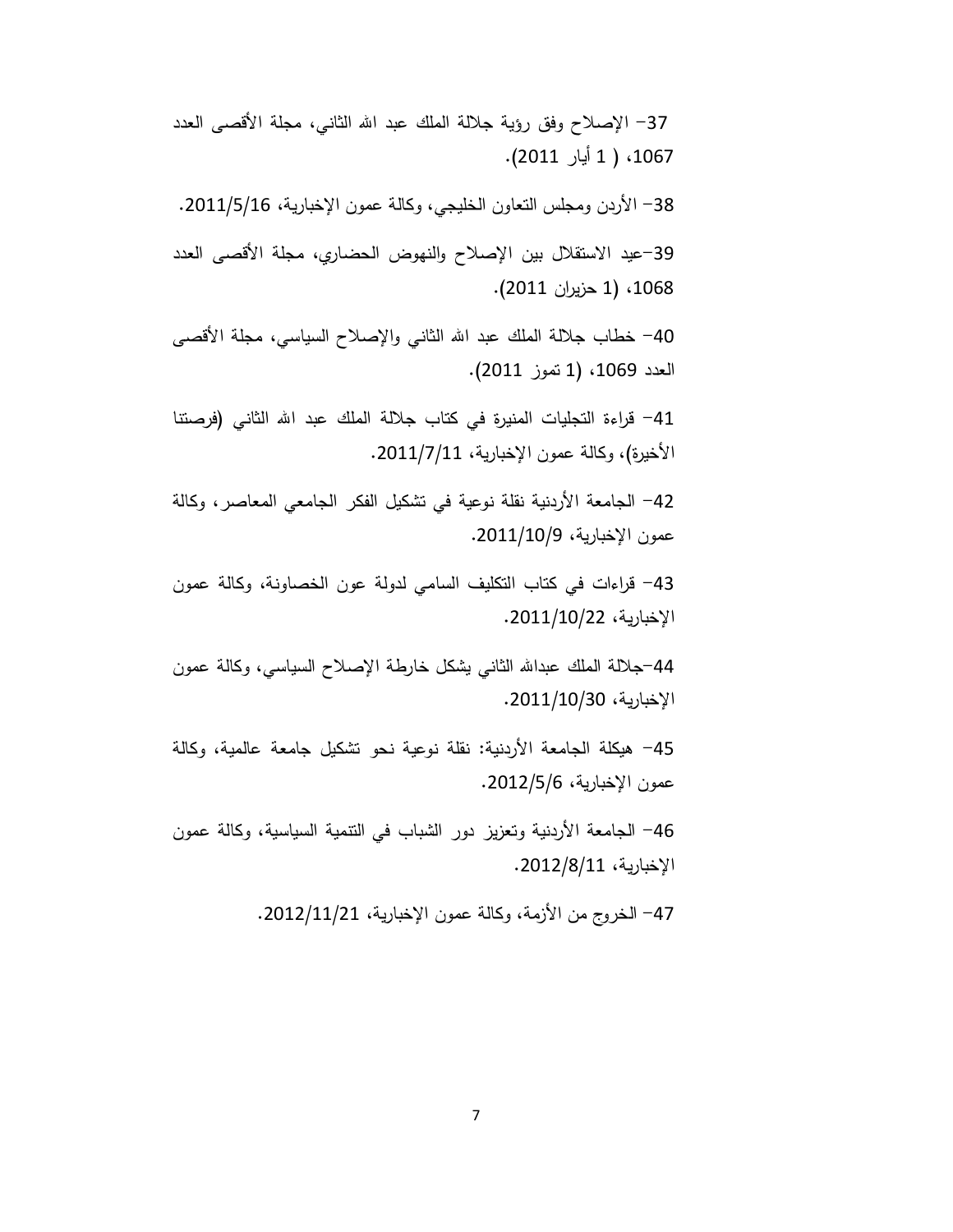سادساً: الندوات:

أسهمت في إدارة عدد من الندوات في الجامعة الأردنية جاءت على النحو الأتبي:

- 1– ندوة "الأردن والتحديات الراهنة" في 2002/8/200 م. 2– حوار الشباب وآفاق النتمية السياسية، برعاية الأستاذ الدكتور رئيس الجامعة الأردنية، شارك فيها معالى (الأستاذ مأمون نور الدين) رئيس المجلس الأعلى للشباب، وذلك يوم الثلاثاء الموافق 2004/3/16، الساعة (3-4) في مدرج الكندي – كلية الآداب.
- 3– المهوية الثقافية ومرايا العولمة ، برعاية رئيس الجامعة الأردنية ، شارك فيها العميد الركن أحمد المصاروة- مدير التوجيه المعنوي ، ود.بكر خازر المجالي – رئيس نادي أبناء الثورة العربية الكبرى، وذلك يوم الثلاثاء الموافق 2004/3/23، في مدرج سمير الرفاعي.
- 4– يوم عمل نطوعي ، برعاية رئيس الجامعة الأردنية داخل الحرم الجامعي وفاء ليوم الوفاء للوطن ، يوم الاثنين الموافق 2004/5/3.
- 5–الأردن أولا: مشروع نهضوي للتنمية السياسية والثقافية ، برعاية الأستاذ رئيس الجامعة ، شارك فيها معالى مأمون نور الدين – رئيس المجلس الأعلى للشباب العين جهاد المومني ، والدكتور بكر خازر المجالي ، يوم الثلاثاء الموافق 2004/4/27، الساعة (3–4) مدرج الكندي.
- 6– المسابقة الثقافية ، برعاية رئيس الجامعة الأردنية ، وذلك يوم الثلاثاء الموافق 5/4/2004، مدرج الفراهيدي.
- 7– الولاء والانتماء أساس التنمية السياسية ، برعاية رئيس الجامعة الأردنية، شارك فيها العين جهاد المومني، الأستاذ بشير الرواشدة (أمين عام وزارة النتمية السياسية) وذلك يوم الثلاثاء 2004/7/20، مدرج الكندي.
- 8- "وجوه نطبيق مبادئ الأردن أولاً" (إعادة لإنتاج الواقع السياسي والثقافي) برعاية الدكتور رئيس الجامعة الأردنية عبد الرحيم الحنيطي، شارك فيها الدكتور منذر الشرع وزير النتمية السياسية ، وذلك يوم الثلاثاء الموافق 2004/12/21، الساعة (12−1) في مدرج الكندي ، كلية الآداب.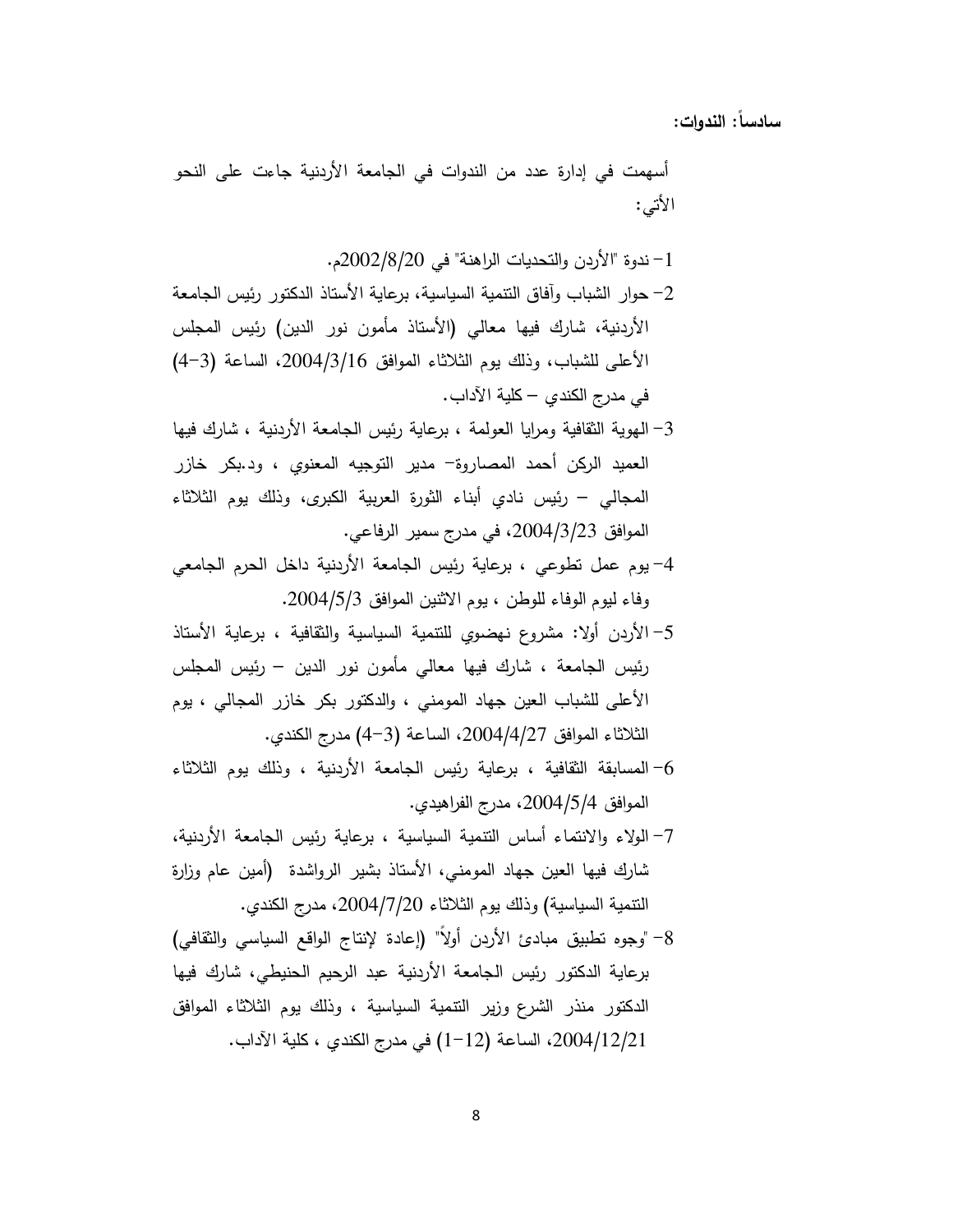- 9–ندوة" الأردن أولا" منهج ريادي لوعي الذات ومواجهة التحديات في  $.2004/8/12$
- 10 − الإستراتيجية الوطنية للشباب (المواطنة والنتمية السياسية) برعاية الأستاذ رئيس الجامعة الأردنية عبد الرحيم الحنيطي ، شارك فيها معالي الأستاذ عصـام زعبلاوي – وزير النـعليم الـعالـي ، ومـعالـي مـأمون نور الدين (رئيس المجلس الأعلى للشباب) وذلك بوم الأحد الموافق 2005/3/13، الساعة (12−1) مدرج الفراهيدي .
- 11– الإعلام والأمن الوطني وتحديات العولمة، برعاية رئيس الجامعة الأردنية الأستاذ عبد الرحيم الحنيطي، شارك فيها العميد الركن أحمد مصاروة (مدير التوجيه المعنوي)، وذلك يوم الثلاثاء الموافق 2005/5/24، الساعة (12−1) في مدرج الفراهيدي.
- 12– عقد أمسية شعرية للشاعرين حبيب الزيودي والملازم فايز الحميدات بمناسبة احتفالات الجامعة الأردنية ودائرة النعليم الجامعي بعيد الاستقلال وذلك يوم الأربعاء الساعة الثالثة والنصف، تاريخ 2005/6/1، مدرج الحسن بن طلال.
- 13− ندوة :( التربية الوطنية ونتمية الوعي السياسي شارك فيها معالى عوني يرفاس (وزير الداخلية) وذلك يوم الثلاثاء الموافق 2005/11/29 الساعة (12) ظهراً في مدرج الفراهيدي .
- 14– ندوة: (فرسان التغيير وترسيخ الولاء والانتماء) الجامعة الأردنية  $.2006/11/21$
- 15– ندوة : (يوسف بكّار في مرجعياته النقدية) في الجامعة الأردنية  $.2011/3/29$
- 16 ندوة : (تجديد الفكر : الثقافة العربية والهوية والمرجعيات المستعارة) تحدث فيها الأستاذ الدكتور ناصر الدين الأسد 2011/3/8.
- 17 ندوة احتفالية بمناسبة فوز العلامة ناصر الدين الأسد بجائزة نجيب محفوظ 2011/7/26 برعاية الأستاذ الدكتور عادل الطويسي.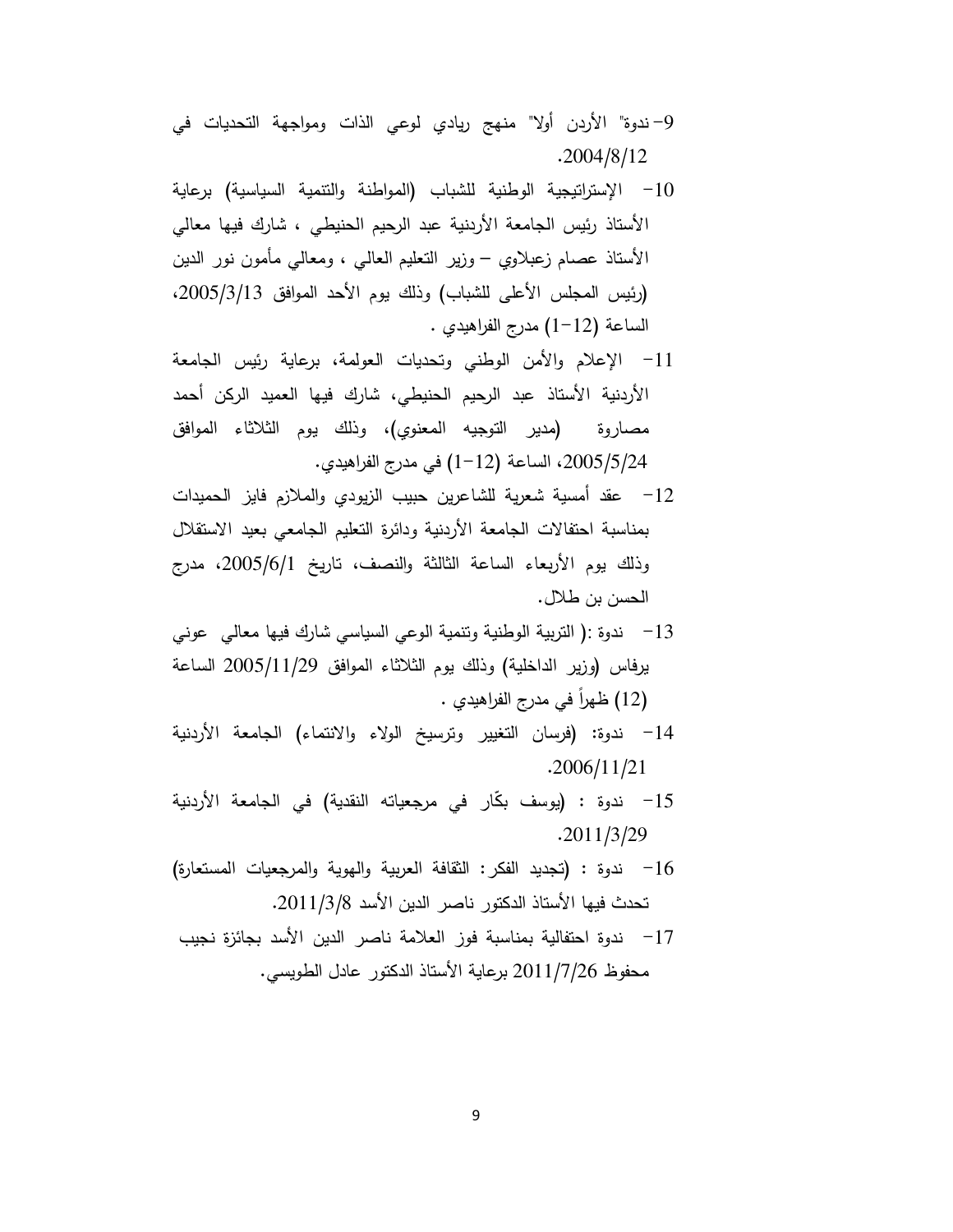سابعاً: المؤتمرات:

- 1–الاشتراك بالمؤتمر العلمي الأول لقسم اللغة العربية وآدابها ، المنعقد في كلية الآداب الجامعة الأردنية 1999/4/26م وأسهمت ببحث عنوانه: جدل المناهج في نظرية العامل بين واقع الاستعمال وتشكيل المثال.
- 2– أسهمت في مؤتمر العلاقات العربية الأمريكية نحو مستقبل مشرق المنعقد في رحاب الجامعة الأردنية في الفترة الواقعة من 10–2000/4/12 وقدمت فيه بحثاً بعنوان " عاصفة العولمة ومرايا العوربة".
- 3– أسهمت في مؤتمر العلاقات العربية الآسيوية نحو مستقبل مشرق المنعقد في الجامعة الأردنية 2003 وعرضت فيه بحثا عنوانه "إعادة أسئلة الخطاب العربي المعاصر بين مرايا النزاث وتجليات العولمة"
- 4– أسهمت في المؤتمر العلمي الرابع 4–2009/5/7، " اللسانيات والأدب" المنعقد في الجامعة الأردنية قسم اللغة العربية وآدابها ، وعنوان المشاركة : "المناهج النقدية والنظريات النصية ".
- 5- محكم في المؤتمر الثالث للرسائل الجامعية المنعقد في الجامعة الأردنية من (29–30/ تشرين ثاني/ 2010) كلية البحث العلمي والدراسات العليا .

ثامناً: اللجان:

أُولاً: عضو في لجان نطوير المناهج والكتب المدرسية خلال عامي .1988/1987

ثانياً: مقرر اللجنة الثقافية في كلية الآداب 2003 –2006. ثالثاً: مقرر لجنة الدراسات العليا في كلية الآداب 2003–2006. رابعاً: مقرر لجنة الانتخابات مجلس الطلبة للسنوات الآتية:93،  $.2006 \cdot 2005 \cdot 2004 \cdot 2003 \cdot 95.96.97.94$ خامساً: مقرر لجنة المكتبة ولجنة التحقيق في مخالفات الطلبة من  $.1998/10/13 - 1996/9/7$